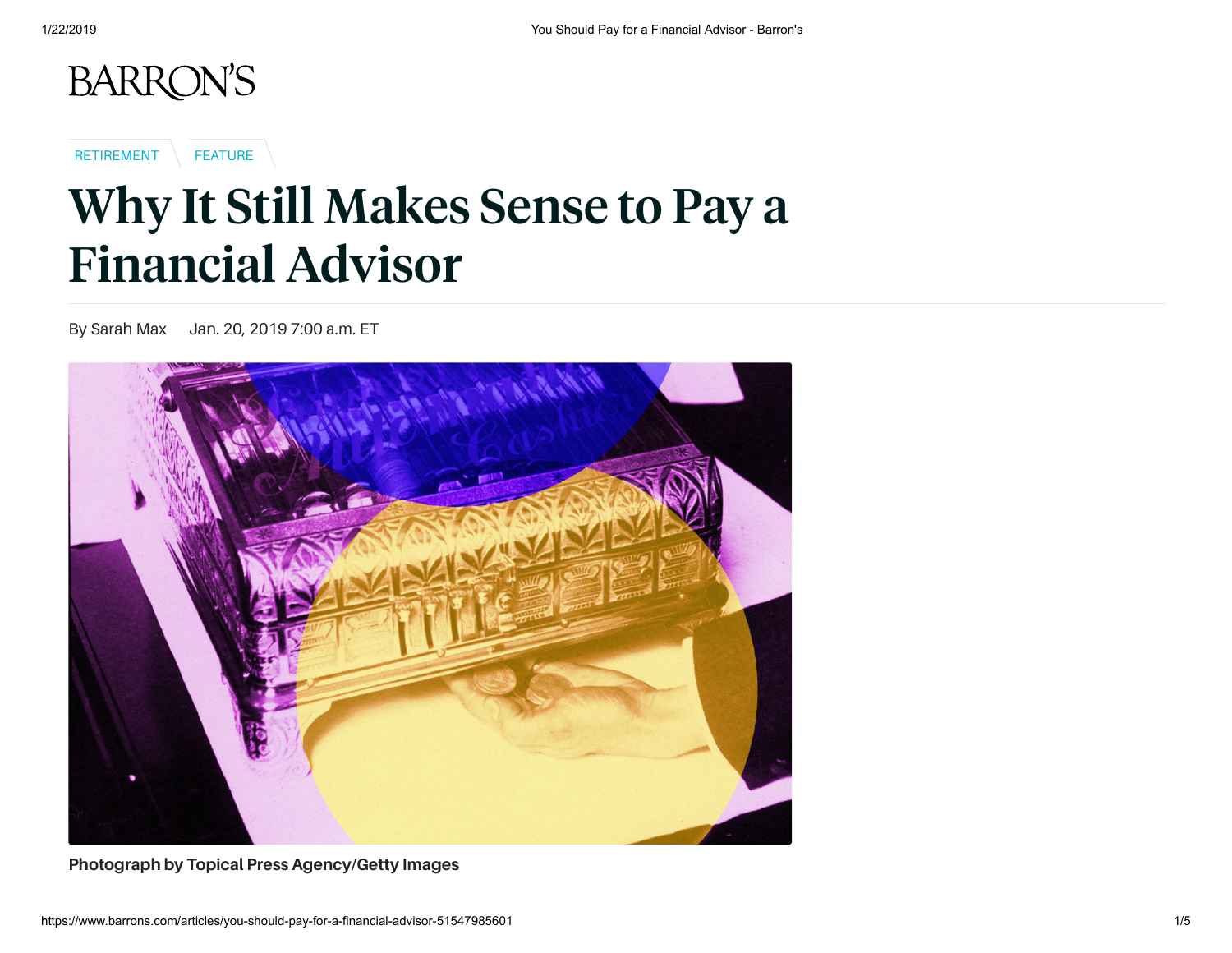At a time when computer models can create and rebalance our portfolios, and index funds offer inexpensive exposure to every corner of the investment universe, why would anyone pay a premium for human advice?

Increasingly, the role of advisor isn't picking stocks or even working through the intricacies of asset allocation. It's coaching clients through decisions that have the greatest impact on returns: aligning life goals with financial realities; saving money consistently; and, when the going gets tough, sticking to your knitting.

Paying out 1% of your assets under management–the industry average for professional advice–might seem like a high price for handholding, but studies suggest that, for many people, there is a noticeable return on investment.

Consider this: In a recent study of K-12 [teachers](https://us.axa.com/news/403b-advisor-value/?mod=article_inline) by AXA Equitable Life, those educators who worked with advisors had nearly double the retirement assets in their 403(b) plans than those who chose to go it alone.

While some of this gap might be explained by better returns in their portfolios, the biggest drivers seemed to be behavioral. On average, teachers who worked with a pro contributed 49% more to their plans annually and increased their contributions 24% more frequently than peers who flew solo.

Now, studies about the impact of advisors don't always address the question of cause and effect. It stands to reason that people who work with advisors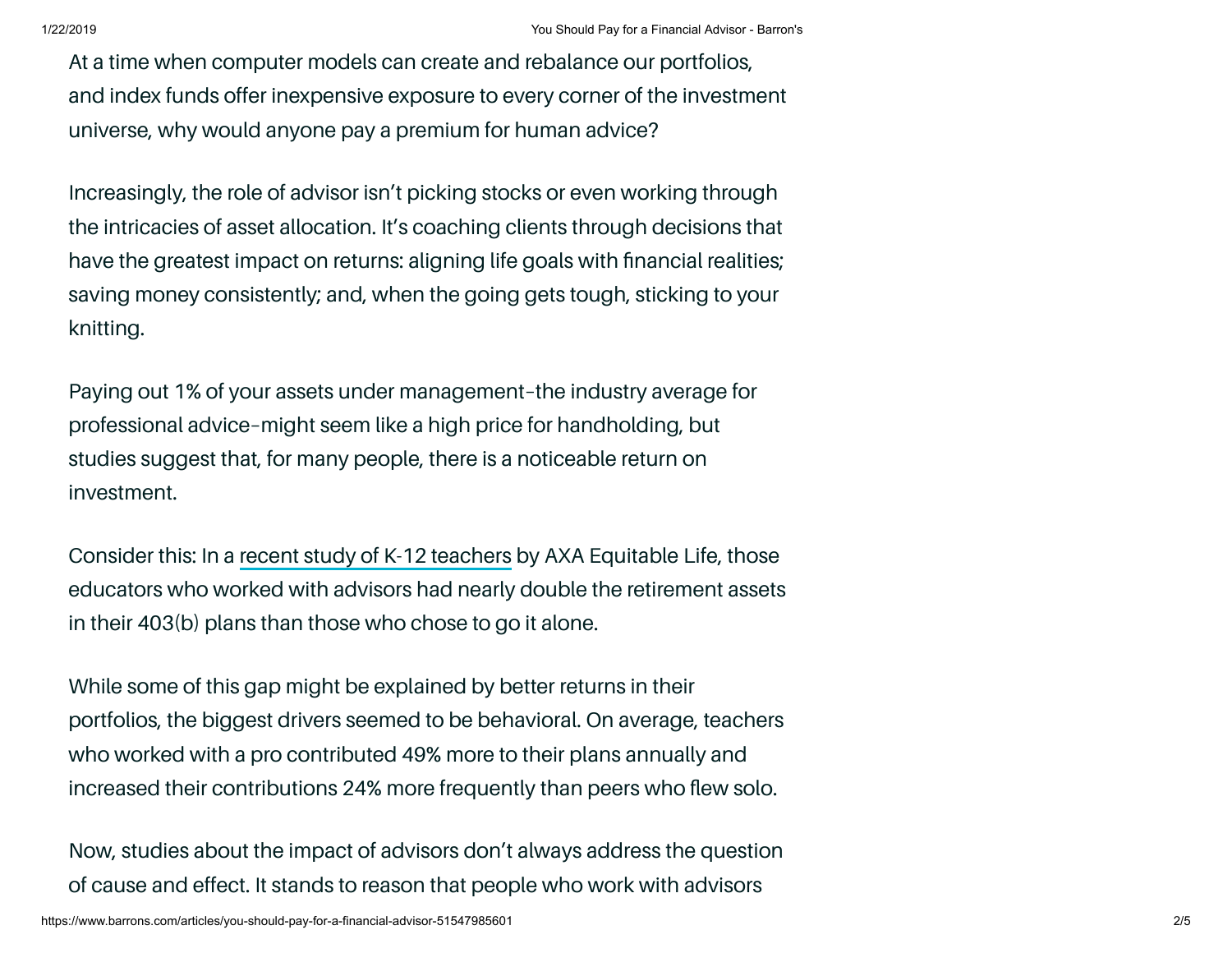have larger nest eggs. The fact that they hired an advisor suggests they are motivated to save and they have the resources to do so.

What's notable about this study–which spanned 20 different financial institutions, not just AXA–is that it controls for some of that causality. There were no statistically significant differences between the advisor and nonadvisor groups with regard to age, gender and income. Moreover, most of the teachers who connected with advisors did so through onsite services provided by retirement-plan providers. The upshot, says Steve Scanlon, head of group retirement at AXA Equitable Life, is that individuals in all income brackets could benefit from some professional advice.

Digging a little deeper, [Vanguard](https://advisors.vanguard.com/VGApp/iip/site/advisor/researchcommentary?page=AdvisorAlpha&mod=article_inline) does ongoing research on how advisors can add value. While the researchers acknowledge that it's difficult to quantify how and where professional advice adds value, they estimate that advisors who follow best practices in wealth management can add an additional 3% in net returns–with half of that coming from behavioral coaching.

To be sure, good financial planners don't just map out a saving and investing plan that fits into the broader context of your situation. They take steps to make sure you buy into the plan, stay motivated and adjust judiciously.

Meanwhile, more advisors are earning their keep through comprehensive financial planning where investment portfolios are just one part of the equation. "The broader context of financial planning is, 'When I invest, what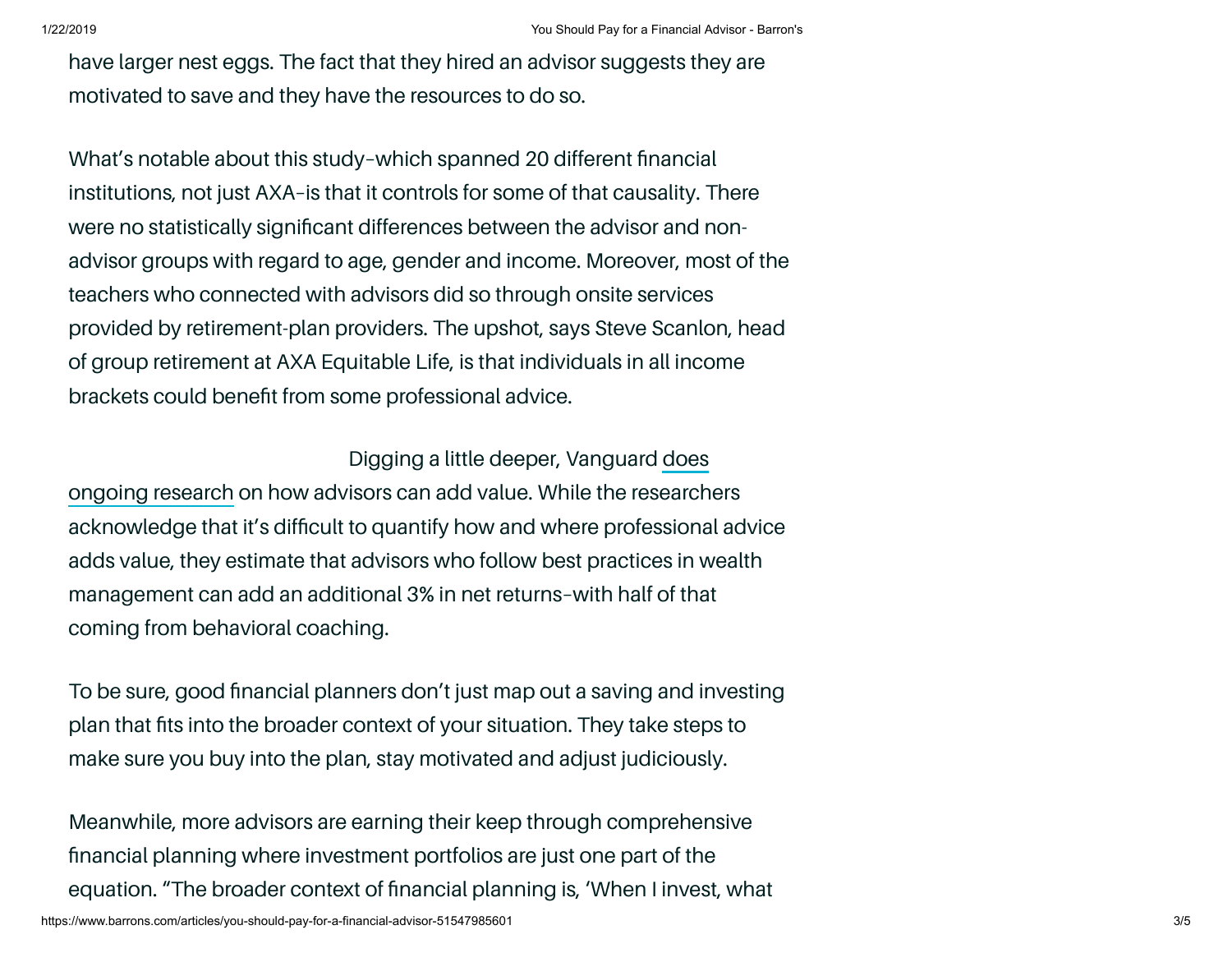does that mean for me in the future?'" says Anne Marie Stonich, co-founder and chief operating officer of Paracle Advisors in Seattle. "In our meetings with clients, we spend 95% of the time talking about financial-planning topics and 5% of the time talking about the investment return."

An attorney turned senior wealth advisor, Jared Snider and his team at Exencial Wealth Advisors, in Oklahoma City work with clients on an exhaustive list of issues, from investments and taxes, to debt management and philanthropy. The real art, however, is in overlapping these details with what they talk about as "things that matter most," which they put in four main categories: family and relationships; occupation and meaningful pursuits; recreation; and money.

It's not unlike the difference between working with a personal coach, psychologist, and nutrition expert, versus dieting and exercising on your own. Your smartwatch might be able to analyze your daily activity, track your progress and tell you to get up and move around, but it's not going to talk you through an injury or fitness plateau.

By that same token, human advisors still have a role–provided they don't simply check the boxes, and offer a plan that doesn't reflect your individual goals and challenges. "Just as you wouldn't want to go to a trainer who charged you \$50 to watch you run on the treadmill," AXA's Scanlon says.